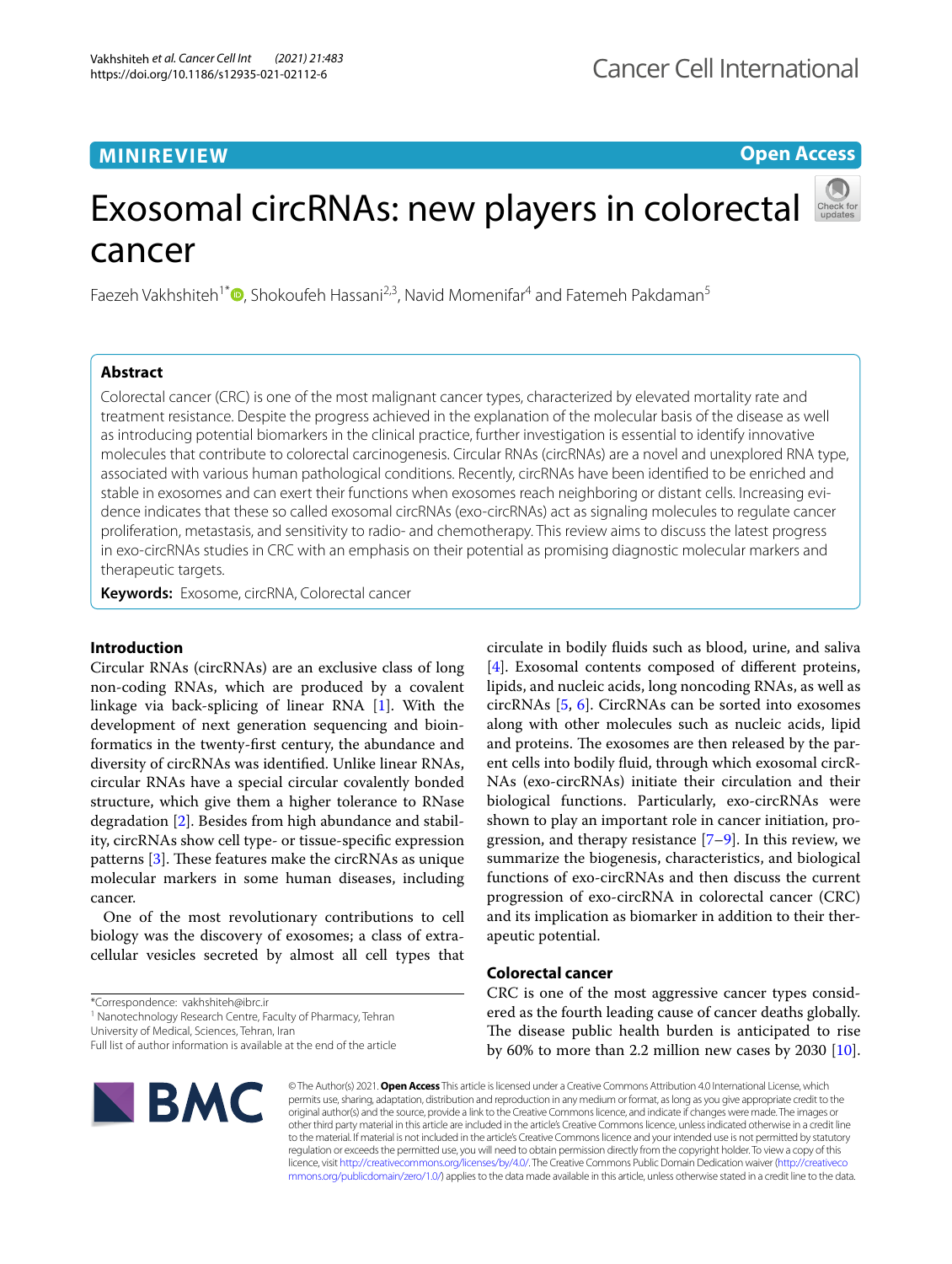The poor prognosis of late-stage tumors is associated to a number of factors, such as the high potential of metastasis, difficulty in early detection, and the resistance to conventional therapies. While most diagnoses occur in developed counties, less developed areas have shown poorer survival rate and the incidence and mortality rates of CRC in some regions are continually increasing [\[11](#page-7-9)]. Therefore, highly sensitive and convenient biomarkers are essential for diagnosis of CRC.

# **Biogenesis of exosomes**

Oncogenic molecules could be transported from cancer cells to the surrounding environment via extracellular vesicles or exosomes [[12,](#page-7-10) [13](#page-7-11)]. Exosomes are extracellular vesicles that are generated in the endosomal compartment and secreted by almost all cell types  $[4]$  $[4]$ . These tiny vesicles are packed with the intercellular materials, which then secreted and afect several physiological and pathological functions in the recipient cells  $[14]$  $[14]$ . The biogenesis of exosome begins within the endosomal compartments. Early endosomes are turned into late endosomes to form multivesicular bodies (MVBs) through various routes. In this procedure, endosomal membrane invaginates to produce intra-luminal vesicles (ILVs) within its own lumen. Subsequently, MVBs either merge with lysosomes for degradation or secrete ILVs into the extracellular space through merging with the plasma membrane  $[15]$  $[15]$  (Fig. [1](#page-1-0)).

The data regarding the exosomal composition is available in databanks including Exocarta [\(http://www.exoca](http://www.exocarta.org) [rta.org](http://www.exocarta.org)), Vesiclepedia [\(http://microvesicles.org](http://microvesicles.org)), and Evpedia [\(http://evpedia.info\)](http://evpedia.info) that are updated regularly [[16\]](#page-7-14). Exosomes encompass an intricate combination of proteins such as membrane fusion proteins, major histocompatibility complex (MHC) proteins, heat shock proteins, and cytoskeleton proteins [[17\]](#page-7-15). Furthermore, a variaty of cell–specifc proteins has been described, which can difer based on the pathophysiological states. In addition, numerous forms of nucleic acids such as mRNAs, miRNAs, lncRNAs, ribosomal RNAs, small nucleolar RNAs, and circRNAs have been reported in

<span id="page-1-0"></span>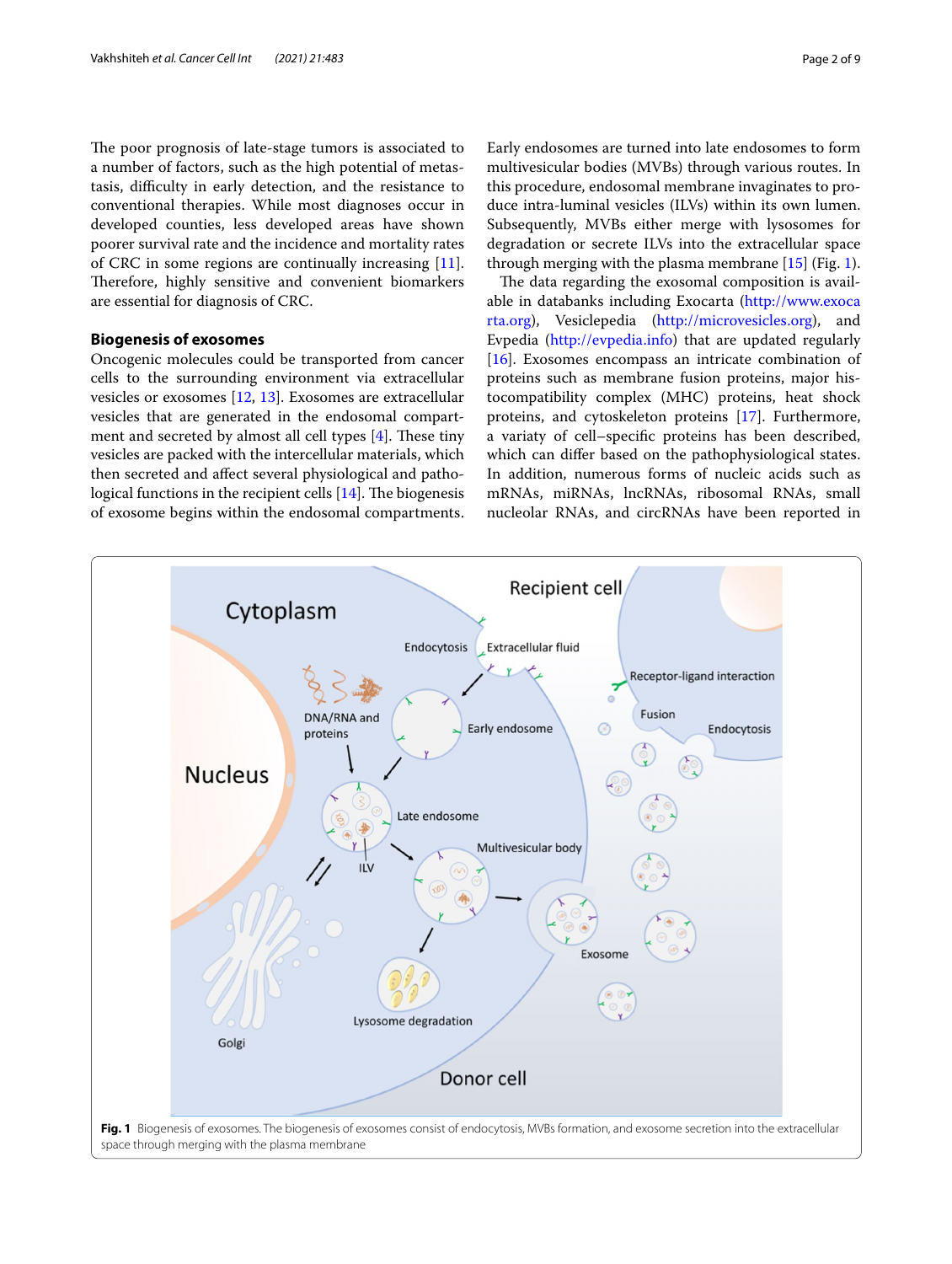exosomes  $[5, 6]$  $[5, 6]$  $[5, 6]$  $[5, 6]$ . The RNA types are transported from producer cells via exosomes and can generate some effects in the recipient cells. The late investigations authenticated that circRNAs are stable in exosomes and can exert their efects after exosomes are released from the produer cells into the surrounding environment [\[18](#page-7-16)]. In addition, as indicated in Table [1,](#page-2-0) further studies confrmed the application of exosomal circRNA, referred to as exo-circRNA, as biomarkers for various cancers [[19](#page-7-17)].

## **CircRNA biogenesis and function**

CircRNAs are recognized as a member of diverse family of endogenous noncoding RNAs, which demonstrate a new research hotspot in the feld of cancer biology [[20\]](#page-7-18). circRNAs were primary considered as transcriptional junk or by-products of non-standard splicing of RNA [\[21](#page-7-19)]. Later, by progress in bioinformatics and RNA sequencing technologies, the abundance and diversity of circRNAs was approved, and the particular expression patterns of circRNAs were demonstrated in pathological conditions [\[2](#page-7-1)].

CircRNAs vary from structure of lncRNAs in their 3' and 5' terminus, which are covalently attached  $[1]$  $[1]$ . The structure of circRNAs, unlike their linear transcripts, is closed rings without tails in the  $5'-3'$  terminus. This attachment occurs at a site fanked by recognized splice indicators and in order to obtain a circRNA a splice donor has to be attached to an upstream splice acceptor (Fig. [2](#page-3-0)). This phenomenon is known as "back-splice" and is unique for circRNAs and vary from the normal splicing form in a way that splice donor is fused to a downstream splice acceptor [[22](#page-7-20)]. CircRNAs are commonly categorized as three forms: exonic circRNAs, intronic circRNAs, and exonic-intronic circRNAs. While exonic circRNAs present in cytoplasm, the intronic and exonicintronic circRNAs are mostly located in the cell nucleus [[23,](#page-7-21) [24](#page-7-22)].

Currently, numerous circRNAs have been discovered to adjust gene expression at transcriptional, posttranscriptional, and translational levels  $[25]$  $[25]$ . The circRNA-mediated regulation mechanisms have been demonstrated by various studies (Fig. [2\)](#page-3-0). So far, circRNAs have been revealed to perform as miRNA sponges, alternativesplicing regulators, binding to RNA-binding proteins (RBPs) as well as encoding proteins. The most remarkable of the mentioned mechanisms of action of circRNAs is that they could act as miRNA sponges [\[26](#page-7-24)]. CircRNAs can inhibit the attachment of miRNAs with the 3' UTR of a particular gene by attachment to miRNAs, ultimately regulating the gene expression by triggering mRNAs cleavage or mRNA translation suppression. For example, circNRIP1 can acting as a sponge of microRNA-149-5p and subsequently block its efects in cancers [[27\]](#page-7-25). Various circRNAs harbor binding sites for multiple miRNAs and regulate them all at once and these evolutionarily conserved binding sites guarantee the deficiency of targets [[25\]](#page-7-23). Additionally, circRNAs are capable of accumulating in cells and preserve their role for a relatively longer

<span id="page-2-0"></span>

|  |  | <b>Table 1</b> The prospective diagnostic and therapeutic biomarkers of exo-circRNAs related to CRC |  |
|--|--|-----------------------------------------------------------------------------------------------------|--|
|  |  |                                                                                                     |  |

| circRNA               | <b>Role/Function</b>                                                                                                                                                               | <b>Regulation Sample</b> |                               | <b>References</b> |
|-----------------------|------------------------------------------------------------------------------------------------------------------------------------------------------------------------------------|--------------------------|-------------------------------|-------------------|
| circKLDHC10           | Biomarker                                                                                                                                                                          |                          | Serum exosome                 | $[19]$            |
| hsa_circ_0004771      | Biomarker                                                                                                                                                                          |                          | Cell line; seum exosome       | $[38]$            |
| hsa_circ_0101802      | Biomarker                                                                                                                                                                          |                          | Serum exosome                 | $[39]$            |
| hsa_circ_0000338      | Drug resistance                                                                                                                                                                    |                          | Cell line; serum exosome      | $[42]$            |
| circ_0032883          | Drug resistance                                                                                                                                                                    |                          | Cell line exosome             | [42]              |
| circ_0066629          | Drug resistance                                                                                                                                                                    |                          | Cell line exosome             | [42]              |
| $ciRS-122$            | Drug resistance                                                                                                                                                                    |                          | Cell line exosome             | [43]              |
| circ-FBXW7            | Drug resistance                                                                                                                                                                    |                          | Cell line; serum exosome      | $[44]$            |
| circ-PACRGL           | Enhanced proliferation and invasion of cancer cells via miR-142-3p/<br>miR-506-3p sponge to support the expression of $TGF-β1$                                                     | ↑                        | Cell line exosome             | [45]              |
| $circ-133$            | Biomarker/enhanced metastasis via miR-133a/GEF-H1/RhoA axis                                                                                                                        | ↑                        | Serum exosome                 | $[46]$            |
| hsa_circ_0008558      | Enhanced metastasis via modifying the maturation and allocation<br>$of miR-17$                                                                                                     | ↑                        | Cell line exosome             | $[47]$            |
| circ_IFT80            | Enhanced proliferation and inhibited radiosensitivity by regulating<br>miR-296-5p/MSI1 axis                                                                                        | ↑                        | Cell line; serum exosome      | [48, 49]          |
| hsa_circ_0000677      | Biomarker/enhanced metastasis and stemness properties possibly<br>by upregulation of circ_0000677 via Wnt pathway                                                                  | ↑                        | Cell line exosome             | [50]              |
| circFAT1 and circRTN4 | Downregulation of circFAT1 and circRTN4 in mutant cells, sug-<br>gesting a potential involvement of circRNAs in oncogenesis via<br>increased exporting of the circRNAs to exosomes |                          | KRAS mutant cell line exosome | [51]              |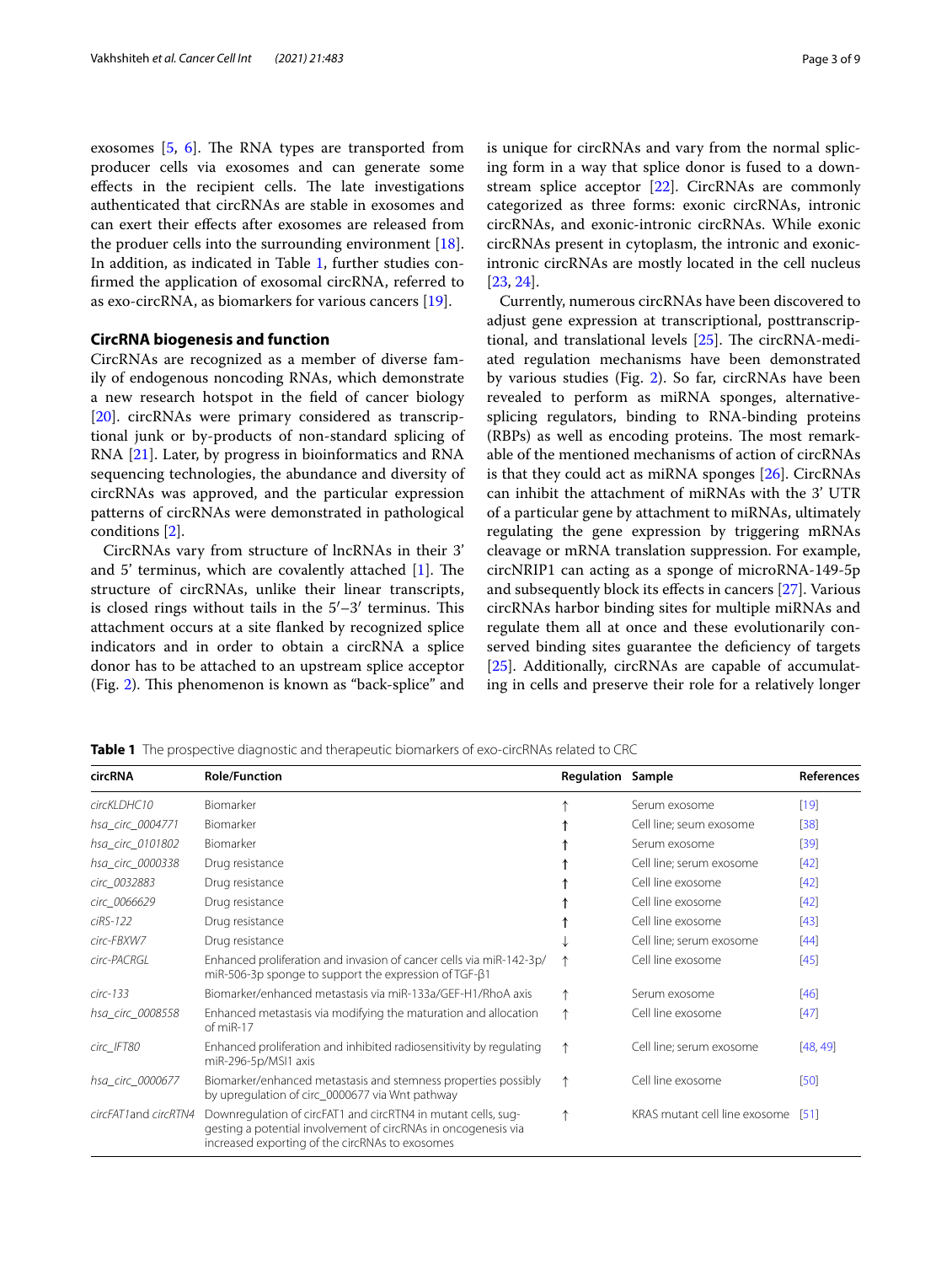

<span id="page-3-0"></span>environment. The potential functions of circRNAs in multiple biological processes have been identifed, including miRNA sponges, alternative splicing, and transcriptional or post-transcriptional gene regulation. CircRNAs are mainly act as miRNA sponge to control expression of target genes via preventing the of miRNA activity. CircRNAs also adjust gene expression via attachment to miRNAs and releasing them from their target genes. Some circRNAs that exhibit attachment sites for RPB may function as protein sponges besides from performing as miRNA sponges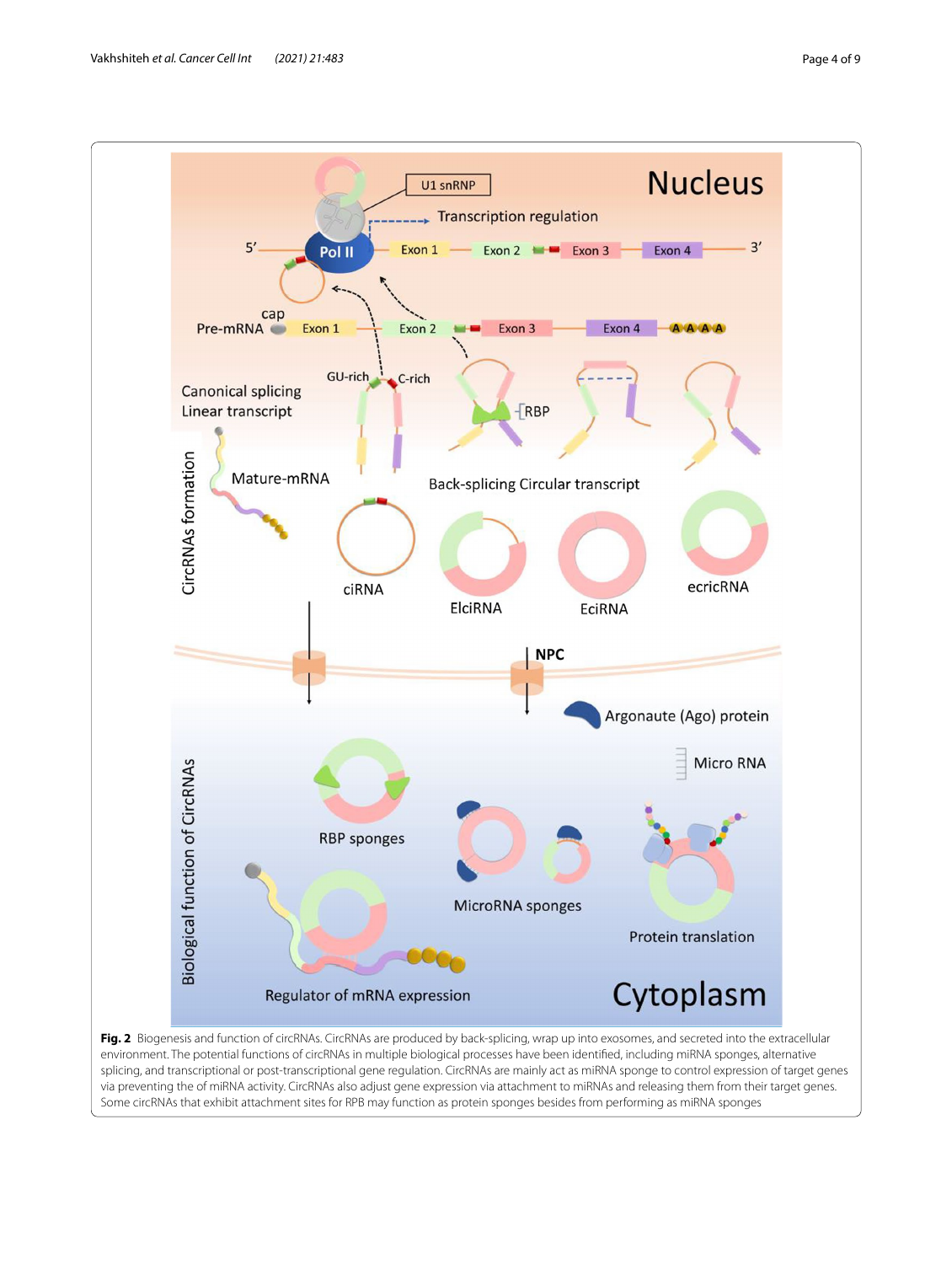period owing to the great stability. Furthermore, particular circRNAs have numerous sites for RBPs, so that they can block the activity of RBPs by performing as sponge of proteins [[28,](#page-7-35) [29](#page-7-36)]. For example, *circARSP91* cooperates with AR-ADAR1, thus suppressing tumor growth in hepatocellular carcinoma [[30\]](#page-7-37). Furthermore, circRNAs are regarded to function as protein scafolds through harboring binding sites for the protein assembly, which may consequently generate great complexes of proteins. For instance, circ-forkhead box O3 (Foxo3) might form a circ-Foxo3-p21-CDK2 ternary complex by interacting with CDK2 and p21, which acts as CDK2 blocker [\[31](#page-7-38)].

It is becoming evident that deregulated expressions of certain circRNAs participate in the initiation and development of cancer. Particularly, circRNAs play vital roles in cancer proliferation, metastasis, and treatment resistance [[7–](#page-7-6)[9\]](#page-7-7). Diferent circRNAs have been demonstrated to be expressed abnormally in CRCs. Bioinformatical analysis of circRNAs expression in human have indicated that most of circRNAs are noticeably downregulated in CRCs [\[10](#page-7-8)]. RNA-seq records demonstrated that the percentage of circRNAs to their related linear transcripts was frequently declined in CRC models in comparison to the corresponding normal colon tissues and considerably poorer in related cancerous cell lines, which seems to be independent from expression amount of circRNAs or linear RNAs elevation or decline in cancer patients in comparison with noncancerous samples  $[32]$ . These data make circRNAs as promising prognosis biomarkers and therapeutic goals in cancer therapy [[33,](#page-7-40) [34](#page-7-41)].

Latest investigations demonstrated that circRNAs are highly enriched in exosomes, maybe because of the protective properties of exosomes or particular sequence structures and/or its protein associates [\[19](#page-7-17), [35\]](#page-7-42). Due to the double-layered membrane of exosomes, the payload in being protected from being cleared or degraded  $[36]$  $[36]$ . The nano-scale size of exosomes also supports to extend the circulation time and improves the biological activities of circRNAs [\[37](#page-7-44)]. Previous studies have demonstrated that exo-circRNAs may have signifcant regulatory advantages; hence the practice of exosomes together with circRNAs could upsurge the possible clinical implication of these molecules as biomarkers in cancer diagnosis and prognosis. Interestingly, exosomal circRNAs are abundant and stable, particularly in those exosomes derived from tumors compared to bare circRNAs that are released from cells. Based on the published reports, exo-circRNAs were enriched in exosomes in comparison to the levels of circRNA in parental cells by at least twofold. It was also indicated that in exosomes the amount of circRNA to linear RNA level was almost sixfold superior compared to that of the cells, demonstrating that circRNAs

were abundantly incorporated into exosomes compared to that of linear RNA [\[19\]](#page-7-17). Consequently, the high amount of stable exo-circRNAs represents an innovative class of RNA species that may diferentiate healthy individuals from patients with cancer demonstrating its substantial translational capability as a circulating biomarker for cancer diagnosis. Despite the progress in this feld, the role of exo-circRNAs in CRC progression has not been clearly elucidated. Therefore, this review aimed to evaluating the current advances in exosomal circRNA study in CRC and to summarize the present implication of circRNAs of exosomes in the initiation, development, and treatment resistance in CRC, in addition to their potential clinical signifcance as biomarkers and therapeutic targets.

## **Exo‑circRNAs serve as potential biomarkers**

The existence of plentiful circRNAs in exosomes was demonstrated by Li et al.  $[19]$  $[19]$ . The group identified more than 1000 circRNAs in human serum exosomes. They proposed that serum exo-circRNA may differentiate patients with cancer from healthy individuals, showing its important translational prospective as circulating biomarkers for diagnosis of cancer. According to the fndings of this study, expression levels of *circ-KLDHC10* were signifcantly elevated in CRC serum exosomes compared to those in normal individuals.

Pan et al*.* reported that the circulating exosomal *has\_circ\_0004771* was considerably upregulated in CRC patients with a sensitivity of 81% and a specifcity of 80%. The exosomal has\_circ\_0004771, which was the most enriched circRNAs among the uppermost diferentially expressed circRNAs, was selected according to the results of Gene Expression Omnibus (GEO) dataset analysis in a total of 170 patients and 45 healthy individuals joined in this study. Thus, the *has\_circ\_0004771* has the potential to be practiced as a new potential biomarker for early diagnosis of CRC [[38\]](#page-7-26).

Xie et al*.* demonstrated the diagnostic value of exosomal *hsa\_circ\_0101802* (*exo-circ-PNN*) in CRC. According to this study, the clinical relevance of serum exo-circR-NAs in CRC cases was analyzed by circRNAs sequencing (RNA-seq) in a total RNA sample from 50 CRC patients and 50 normal individuals. It has been found that the levels of *exo-circ-PNN* in serum were considerably elevated in CRC patients compared to the normal individuals. Therefore, it may be a promising biomarker for the detection of CRC and may contribute to the pathogenesis of CRC [\[39](#page-7-27)]. Similarly, Li et al. stated that serum *circK-LDHC10* could diferentiate patients with CRC from normal individuals, demonstrating its substantial potential as a circulating noninvasive biomarker for CRC diagnosis.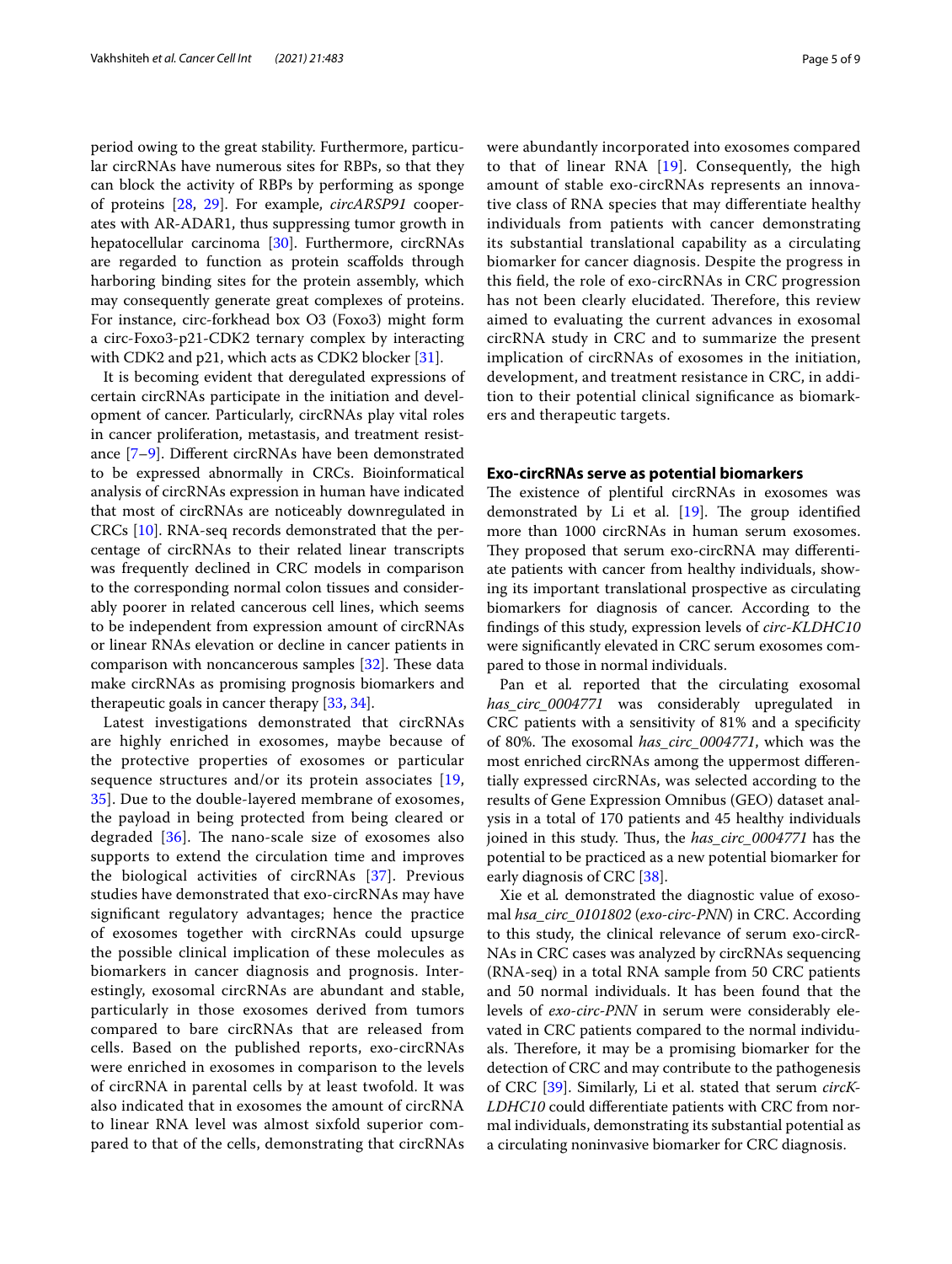## **Therapeutic potential of exo‑circRNAs**

Quite a few investigations have revealed the association between circRNAs and signaling pathways that are linked to tumor initiation and aggressive features of CRC (Table [1\)](#page-2-0). Generally, upregulated circRNAs act as oncogenes in CRC and stimulate cell proliferation and metastasis while preventing cell cycle arrest and programmed death. Almost 1215 circRNAs have been recognized in human serum exosomes, which can penetrate to the recipient cells and instead bind to specifc miRNAs and/ or RBPs, leading to generation of functional complexes with potential therapeutic applications in cancer therapy  $[10]$  $[10]$ .

The standard treatment in CRC is surgery combined with chemotherapy; however, the chemo-resistance has become a burden in treating the disease effectively. The contribution of circRNAs to chemo-resistance in some types of cancers has been described [\[40](#page-7-45)]. However, the role of exo-circRNAs in CRC remains largely elusive. Previous studies have demonstrated that exosomes can relocate nucleic acids from chemo-resistant tumor cells into drug-sensitive cells to develop the resistance ability in cancers [[41\]](#page-7-46). To investigate the crosstalk between circR-NAs in exosomes and drug-resistance in CRC, Hon et al. showed that *has\_circ\_0032883*, *has\_circ\_0000338*, and *has\_circ\_0066629* were upregulated in exosomes derived from drug-resistant cells [[42](#page-7-28)]. Furthermore, selective transfer of exosomal *hsa\_circ\_0000338* via drug-resistant tumor cells into co-cultured drug-sensitive cells indicated superior viability towards drug treatment, suggesting that exosomal *hsa\_circ\_0000338* might contribute to increase drug resistance of acceptor cells.

Recent studies have indicated that expression amount of *exo-ciRS-122* in serum is positively linked with chemoresistance. An in vitro and in vivo investigations confrmed that oxaliplatin-resistant cells derived exosomes could convey *ciRS-122* to chemo-sensitive cells, in which glycolysis and drug resistance were boosted by shrinking *miR-122* and upregulating *PKM2* [\[43](#page-7-29)]. Alternatively, the suppression of *ciRS-122* inhibited glycolysis and overturned the resistance to oxaliplatin in colorectal cancer. Another study has confrmed that *circ-FBXW7* was reduced in oxaliplatin-resistant CRC patients and cells [[44\]](#page-7-30). Subsequent cell culture and animal studies revealed that *exo-circ-FBXW7* could modulate resistance to oxaliplatin by directly binding to miR-18b-5p, leading to an increase in apoptosis, inhibition of epithelial-mesenchymal transition, and suppression of oxaliplatin efflux. In summary, exosomes contribute to mediating chemoresistance from drug-resistant cells to drug-sensitive cells by transporting circRNA. Therefore, exosomal circRNA could function as a promising new target for the management of drug-resistant CRC.

Transforming growth factor-beta (TGF-β) is a cytokine which is linked to initiation, development, and metastasis of tumors and function as a gatekeeper of the immune system and modulator of quite a few signaling pathways in tumors. Shang et al*.* showed that exosomal *circ-PACRGL* contributes to ontogenesis by promoting growth and progress of CRC. The circ-PACRGL performed as *miR-142-3p/miR-506-3p* sponge to support the expression of *TGF-β1* [\[45](#page-7-31)]. The *circ-PACRGL* also promoted the N1 to N2 neutrophils diferentiation by modulating miR-142-3p/miR-506-3p-TGF-β1 axis, which provides a novel justifcation for the exploration of strategies for CRC therapy.

Hypoxic condition is an intrinsic feature of the fast growing solid tumor. Due to the heterogeneous oxygen partial pressure in solid tumors, intercellular heterogeneity of cancer energy metabolism occurs, leading to variances in storage of energy in normoxic and hypoxic cells; hence, various metastasis capacities revealed. Yang et al*.* demonstrated that exosomal c*irc-133* is enriched in CRC patients' plasma samples and improved with the disease progression [\[46](#page-7-32)]. According to this study, hypoxiaderived *exo-circ-133* delivery into normoxic tumor cells supported cancer metastasis via miR-133a/GEF-H1/ RhoA axis. Meanwhile, blocking of *circ-133* inhibited cancer metastasis. Thus, *Circ-133* is anticipated to be a novel noninvasive biomarker to follow cancer progress and can be regarded as a new target for therapeutic strategies.

It has been recognized that tumor cells with great metastatic characteristics could associate with surrounding cells via exosomes to make the primary microenvironment easier for metastasis-initiation. Han et al*.* demonstrated that *hsa\_circ\_0008558*, referred to as *circLONP2* performed as an important metastasis-initiating player in CRC progression via modifying the maturation and allocation of *miR-17*, which leads to dissemination of metastasis-initiating capacity and speeding up the metastasis formation [[47](#page-7-33)]. It was further investigated that *circLONP2* downstream targets engaged in this process by directly being packed into exosomes and conveyed to neighboring cells to enhance their aggressiveness.

Other studies demonstrated that *circ\_IFT80* contributed to the tumorigenesis and supressed radiosensitivity in CRC by regulating miR-296-5p/MSI1 axis [[48](#page-7-34), [49\]](#page-8-0). The *circ\_IFT80* performed as *miR-296-5p* sponge, which reversed the effects of this circRNA on cancer cells proliferation and radiosensitivity. Moreover, *miR-296-5p* repressed tumor growth and supported radiosensitivity by downregulating MSI1, a direct target of *miR-296-5p*. Therefore, it could be considerd as a potential prognostic predictor and/or new therapeutic target in CRC therapy. Similarly, exosomes from  $CD133<sup>+</sup>$  cells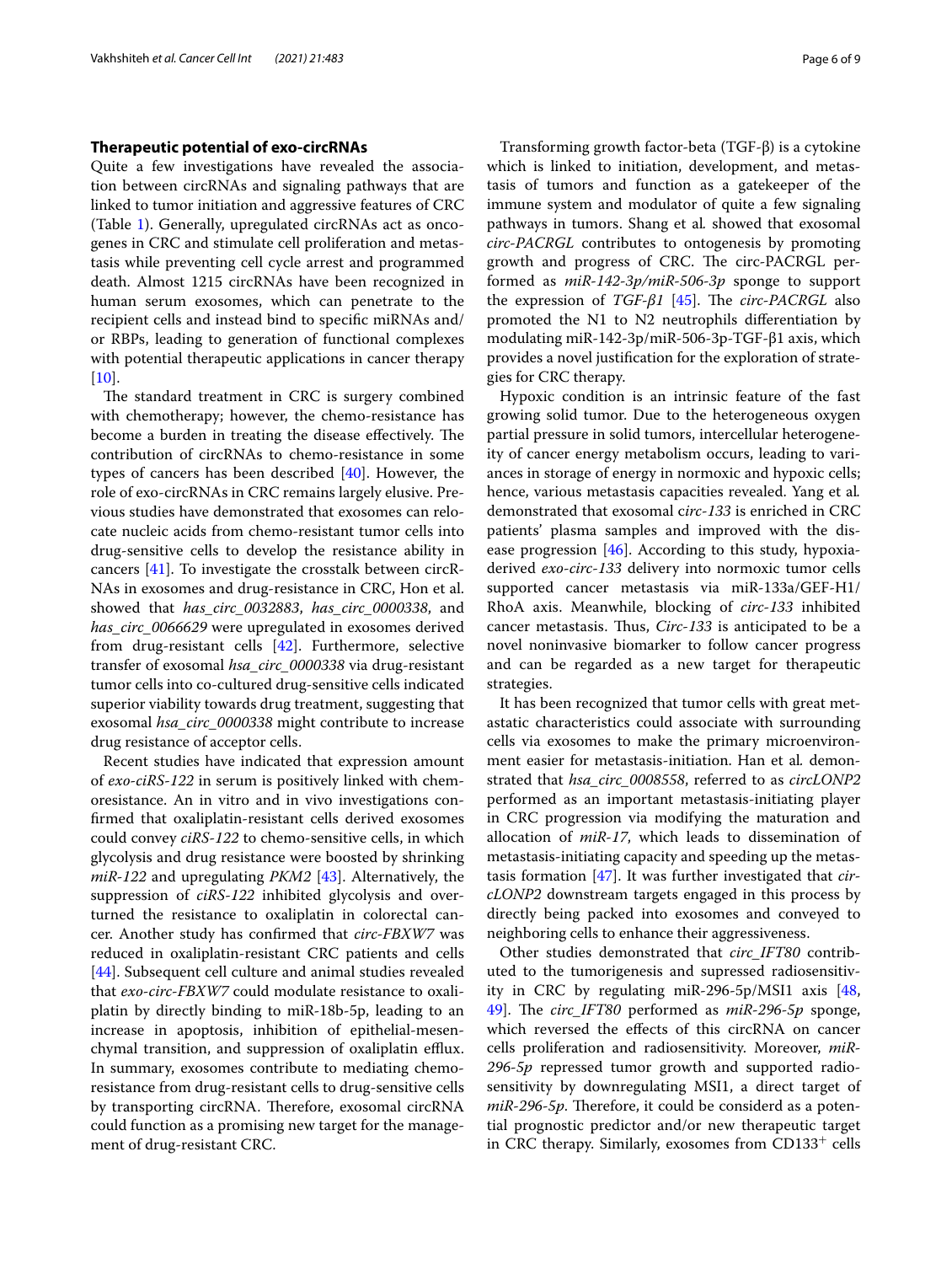carrying *hsa\_circ\_0000677* (*circ-ABCC1*) mediate cell stemness and metastasis in CRC. Zhao et al*.* explored that exosomes derived from CD133<sup>+</sup> cells promoted cell stemness, sphere formation, and metastasis possibly by upregulation of *circ-ABCC1* via Wnt pathway [[50\]](#page-8-1).

Dou et al*.* detected circRNAs in secreted exosomes from wild type/mutant KRAS colon cancer cell lines [\[51](#page-8-2)]. Importantly, It was shown that circRNA abundance was down-regulated in mutant KRAS cell lines compared to wild type cells, suggesting a potential involvement of circRNAs in oncogenesis. Based on this study, one possibility is that down-regulation of circRNAs in KRAS mutant cells is caused by their increased exporting to exosomes.

## **Conclusion and future prospective**

The association of exosomal circRNAs with cancer has turned into an interesting research feld. circRNAs have shown to contribute to cancer progression by modulating cellular growth, invasion, migration, metastasis, and drug resistance. The combined application of exosomes and circRNAs can enhance the potential use of exo-circRNAs as diagnosis and prognosis biomarkers for cancer. Based on the observations of this study, a number of exosomal circRNAs were implicated in CRC. Some of these circRNAs were shown to play role as biomarkers and may provide a novel pathway for cancer diagnosis. Some other exo-circRNAs were indicated to promote proliferation, metastasis, radioresistance, drug resistance, and stemness properties and therefore, might have potential for monitoring disease progression or recurrence. The typical features of exocircRNAs, such as stability, sensitivity, and specifcity allow their use in clinical practice. Exosomal circRNA can transfer biological materials to target cells while protecting their cargo from clearance. Despite the encouraging progress in this feld, a number of issues need to be addressed. While various investigations revealed that exosomal circRNAs maintain biological activity as miRNA sponges, it remains largely unknown whether they can perform as protein scaffolds or templates for protein translation. Due to lack of standardized method for collecting, processing and isolating exosome samples, adequate standards for exosome isolation and characterization need to be established to bring this exciting feld a step closer to clinical reality. Furthermore, the exact mechanism of how circRNAs are enriched during exosome biogenesis is unknown. In other words, it is not clear whether circRNAs may be passively included in exosomes during biogenesis or they might be actively transferred from the cytoplasm into exosomes. Considering the potential application of exo-circRNAs as cancer biomarkers, much work is needed to compare circRNA expression profles between cancer cells and their exosomes in order to assure whether signatures of exo-circRNAs can refect those of original cancer cells. Moreover, investigations with larger cohorts are warranted to demonstrate that exo-circRNAs are appropriate noninvasive biomarkers in clinical settings. Finally, circRNAs are difficult to be detected in exosomes due to their low abundance, which necessitate advanced approaches and equipment. Therefore, it is important to develop and use appropriate methods and techniques to elucidate the molecular mechanisms and regulatory networks of exo-circRNAs. As exosomes naturally transfer various cargoes, there is a possibility of taking advantage of exosomes to deliver therapeutic molecules to cancer cells. Loading exosomes with therapeutic circRNAs may demonstrate a practical approach for cancer therapy. With regard to promoting efect of many circRNAs in cancer, exosomes carrying drugs, such as specially designed small interfering RNAs (siRNAs) that target specifc circRNAs, can help lower the expression of negative circRNAs in cancer cells. Even with their promising prospects, there is still a long way to go to reach the goal of developing exo-circRNA-based cancer diagnostic and therapeutic strategies.

#### **Acknowledgements**

Not applicable.

#### **Authors' contributions**

FV has participated in drafting the manuscript, critically reading the manuscript, and fnal approval of the version to be published. SH, NM, and FP have participated in drafting the manuscript. All authors read and approved the final manuscript.

#### **Funding**

Not applicable.

#### **Availability of data and materials**

Not applicable.

#### **Declarations**

**Ethics approval and consent to participate** Not applicable.

#### **Consent for publication**

Not applicable.

#### **Competing interests**

The authors declare that they have no confict of interest.

#### **Author details**

<sup>1</sup> Nanotechnology Research Centre, Faculty of Pharmacy, Tehran University of Medical, Sciences, Tehran, Iran. <sup>2</sup> Toxicology and Diseases Group (TDG), Pharmaceutical Sciences Research Center (PSRC), The Institute of Pharmaceutical Sciences (TIPS), Tehran University of Medical Sciences, Tehran, Iran. Department of Toxicology and Pharmacology, School of Pharmacy, Tehran University of Medical Sciences, Tehran, Iran. <sup>4</sup> Human and Animal Cell Bank, Iranian Biological Resource Center (IBRC), ACECR, Tehran, Iran. <sup>5</sup> Department of Genetics, Faculty of Science, University of Shahrekord, Shahrekord, Iran.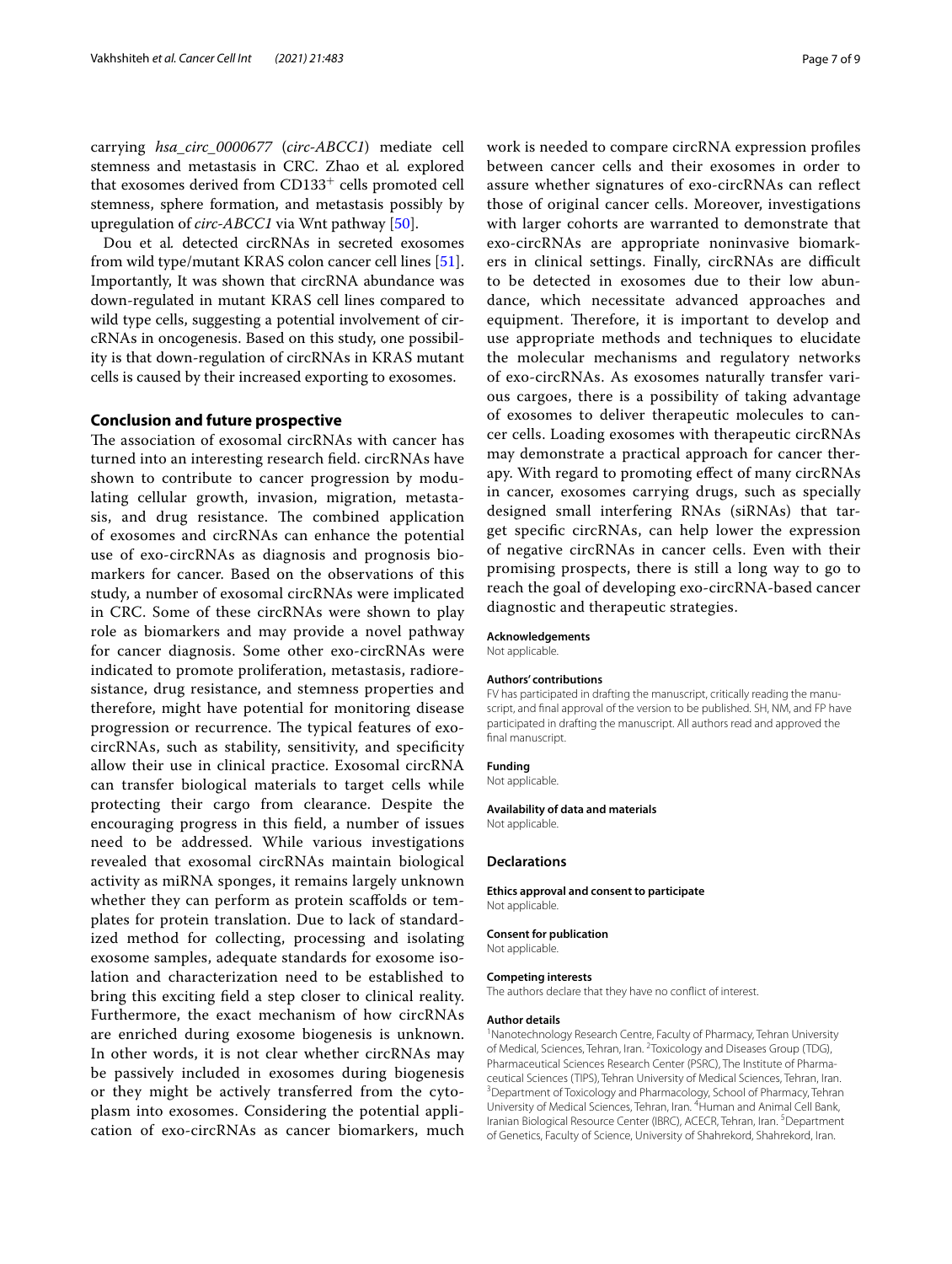Received: 24 May 2021 Accepted: 24 July 2021<br>Published online: 14 September 2021

#### **References**

- <span id="page-7-0"></span>Meng S, Zhou H, Feng Z, Xu Z, Tang Y, Li P, et al. CircRNA: functions and properties of a novel potential biomarker for cancer. Mol Cancer. 2017;16(1):1–8.
- <span id="page-7-1"></span>2. Cheng D, Wang J, Dong Z, Li X. Cancer-related circular RNA: diverse biological functions. Cancer Cell Int. 2021;21(1):1–16.
- <span id="page-7-2"></span>3. Yu CY, Kuo HC. The emerging roles and functions of circular RNAs and their generation. J Biomed Sci. 2019;26(1):1–2.
- <span id="page-7-3"></span>4. Vakhshiteh F, Atyabi F, Ostad SN. Mesenchymal stem cell exosomes: a two-edged sword in cancer therapy. Int J Nanomed. 2019;14:2847.
- <span id="page-7-4"></span>5. Yoon YJ, Kim OY, Gho YS. Extracellular vesicles as emerging intercellular communicasomes. BMB Rep. 2014;47(10):531.
- <span id="page-7-5"></span>6. Kim KM, Abdelmohsen K, Mustapic M, Kapogiannis D, Gorospe M. RNA in extracellular vesicles. Wiley Interdiscipl Rev. 2017;8(4):e1413.
- <span id="page-7-6"></span>7. Su M, Xiao Y, Ma J, Tang Y, Tian B, Zhang Y, et al. Circular RNAs in Cancer: emerging functions in hallmarks, stemness, resistance and roles as potential biomarkers. Mol Cancer. 2019;18(1):1–17.
- 8. Ma S, Kong S, Wang F, Ju S. CircRNAs: biogenesis, functions, and role in drug-resistant Tumours. Mol Cancer. 2020;19(1):1–19.
- <span id="page-7-7"></span>9. Papatsirou M, Artemaki PI, Scorilas A, Kontos CK. The role of circular RNAs in therapy resistance of patients with solid tumors. Pers Med. 2020;17(06):469–90.
- <span id="page-7-8"></span>10. Wang P, He X. Current research on circular RNAs associated with colorectal cancer. Scand J Gastroenterol. 2017;52(11):1203–10.
- <span id="page-7-9"></span>11. Wong MC, Ding H, Wang J, Chan PS, Huang J. Prevalence and risk factors of colorectal cancer in Asia. Intestinal research. 2019;17(3):317.
- <span id="page-7-10"></span>12. Maacha S, Bhat AA, Jimenez L, Raza A, Haris M, Uddin S, et al. Extracellular vesicles-mediated intercellular communication: roles in the tumor microenvironment and anti-cancer drug resistance. Mol Cancer. 2019;18(1):1–16.
- <span id="page-7-11"></span>13. Vakhshiteh F, Rahmani S, Ostad SN, Madjd Z, Dinarvand R, Atyabi F. Exosomes derived from miR-34a-overexpressing mesenchymal stem cells inhibit in vitro tumor growth: A new approach for drug delivery. Life Sciences. 2021;266:118871.
- <span id="page-7-12"></span>14. Yue B, Yang H, Wang J, Ru W, Wu J, Huang Y, et al. Exosome biogenesis, secretion and function of exosomal miRNAs in skeletal muscle myogenesis. Cell proliferation. 2020;53(7):e12857.
- <span id="page-7-13"></span>15. Patil AA, Rhee WJ. Exosomes: biogenesis, composition, functions, and their role in pre-metastatic niche formation. Biotechnol Bioprocess Eng. 2019;24(5):689–701.
- <span id="page-7-14"></span>16. Keerthikumar S, Chisanga D, Ariyaratne D, Al Saffar H, Anand S, Zhao K, et al. ExoCarta: a web-based compendium of exosomal cargo. J Mol Biol. 2016;428(4):688–92.
- <span id="page-7-15"></span>17. Zhang Y, Liu Y, Liu H, Tang WH. Exosomes: biogenesis, biologic function and clinical potential. Cell Biosci. 2019;9(1):1–18.
- <span id="page-7-16"></span>18. Sheng R, Li X, Wang Z, Wang X. Circular RNAs and their emerging roles as diagnostic and prognostic biomarkers in ovarian cancer. Cancer Lett. 2020;473:139–47.
- <span id="page-7-17"></span>19. Li Y, Zheng Q, Bao C, Li S, Guo W, Zhao J, et al. Circular RNA is enriched and stable in exosomes: a promising biomarker for cancer diagnosis. Cell Res. 2015;25(8):981–4.
- <span id="page-7-18"></span>20. Zhu L-P, He Y-J, Hou J-C, Chen X, Zhou S-Y, Yang S-J, et al. The role of circRNAs in cancers. Biosci Rep. 2017;37:5.
- <span id="page-7-19"></span>21. Santer L, Bär C, Thum T. Circular RNAs: a novel class of functional RNA molecules with a therapeutic perspective. Mol Ther. 2019;27(8):1350–63.
- <span id="page-7-20"></span>22. Ebbesen KK, Kjems J, Hansen TB. Circular RNAs: identifcation, biogenesis and function. Biochimica et Biophysica Acta. 2016;1859(1):163–8.
- <span id="page-7-21"></span>23. Chen L, Huang C, Wang X, Shan G. Circular RNAs in eukaryotic cells. Curr Genomics. 2015;16(5):312–8.
- <span id="page-7-22"></span>24. Ragan C, Goodall GJ, Shirokikh NE, Preiss T. Insights into the biogenesis and potential functions of exonic circular RNA. Sci Rep. 2019;9(1):1–18.
- <span id="page-7-23"></span>25. Li R, Jiang J, Shi H, Qian H, Zhang X, Xu W. CircRNA: a rising star in gastric cancer. Cell Mol Life Sci. 2020;77(9):1661–80.
- <span id="page-7-24"></span>26. Verduci L, Strano S, Yarden Y, Blandino G. The circRNA–microRNA code: emerging implications for cancer diagnosis and treatment. Mol Oncol. 2019;13(4):669–80.
- <span id="page-7-25"></span>27. Zhang X, Wang S, Wang H, Cao J, Huang X, Chen Z, et al. Circular RNA circNRIP1 acts as a microRNA-149-5p sponge to promote gastric cancer progression via the AKT1/mTOR pathway. Mol Cancer. 2019;18(1):1–24.
- <span id="page-7-35"></span>28. Huang A, Zheng H, Wu Z, Chen M, Huang Y. Circular RNA-protein interactions: functions, mechanisms, and identifcation. Theranostics. 2020;10(8):3503.
- <span id="page-7-36"></span>29. Du WW, Zhang C, Yang W, Yong T, Awan FM, Yang BB. Identifying and characterizing circRNA-protein interaction. Theranostics. 2017;7(17):4183.
- <span id="page-7-37"></span>30. Shi L, Yan P, Liang Y, Sun Y, Shen J, Zhou S, et al. Circular RNA expression is suppressed by androgen receptor (AR)-regulated adenosine deaminase that acts on RNA (ADAR1) in human hepatocellular carcinoma. Cell Death Dis. 2017;8(11):e3171.
- <span id="page-7-38"></span>31. Du WW, Yang W, Liu E, Yang Z, Dhaliwal P, Yang BB. Foxo3 circular RNA retards cell cycle progression via forming ternary complexes with p21 and CDK2. Nucleic Acids Res. 2016;44(6):2846–58.
- <span id="page-7-39"></span>32. Artemaki PI, Scorilas A, Kontos CK. Circular RNAs: a new piece in the colorectal cancer puzzle. Cancers. 2020;12(9):2464.
- <span id="page-7-40"></span>33. Wang M, Yu F, Li P, Wang K. Emerging function and clinical signifcance of exosomal circRNAs in cancer. Molecular Therapy-Nucleic Acids. 2020.
- <span id="page-7-41"></span>34. Beilerli A, Gareev I, Beylerli O, Yang G, Pavlov V, Aliev G, et al., editors. Circular RNAs as Biomarkers and Therapeutic Targets in Cancer. Seminars in Cancer Biology; 2021: Elsevier.
- <span id="page-7-42"></span>35. Shi X, Wang B, Feng X, Xu Y, Lu K, Sun M. circRNAs and exosomes: a mysterious frontier for human cancer. Mol Ther Nucl Acids. 2020;19:384–92.
- <span id="page-7-43"></span>36. Zarà M, Amadio P, Campodonico J, Sandrini L, Barbieri SS. Exosomes in cardiovascular diseases. Diagnostics. 2020;10(11):943.
- <span id="page-7-44"></span>37. Geng X, Lin X, Zhang Y, Li Q, Guo Y, Fang C, et al. Exosomal circular RNA sorting mechanisms and their function in promoting or inhibiting cancer. Oncol Lett. 2020;19(5):3369–80.
- <span id="page-7-26"></span>38. Pan B, Qin J, Liu X, He B, Wang X, Pan Y, et al. Identifcation of serum exosomal hsa-circ-0004771 as a novel diagnostic biomarker of colorectal cancer. Front Genet. 2019;10:1096.
- <span id="page-7-27"></span>39. Xie Y, Li J, Li P, Li N, Zhang Y, Binang H, et al. RNA-seq profling of serum exosomal circular RNAs reveals Circ-PNN as a potential biomarker for human colorectal cancer. Front Oncol. 2020;10:982.
- <span id="page-7-45"></span>40. Hua X, Sun Y, Chen J, Wu Y, Sha J, Han S, et al. Circular RNAs in drug resistant tumors. Biomed Pharmacother. 2019;118:109233.
- <span id="page-7-46"></span>41. Whiteside TL. Tumor-derived exosomes and their role in cancer progression. Adv Clin Chem. 2016;74:103–41.
- <span id="page-7-28"></span>42. Hon KW, Ab-Mutalib NS, Abdullah NMA, Jamal R, Abu N. Extracellular Vesicle-derived circular RNAs confers chemoresistance in Colorectal cancer. Sci Rep. 2019;9(1):1–13.
- <span id="page-7-29"></span>43. Wang X, Zhang H, Yang H, Bai M, Ning T, Deng T, et al. Exosomedelivered circRNA promotes glycolysis to induce chemoresistance through the miR-122-PKM2 axis in colorectal cancer. Mol Oncol. 2020;14(3):539–55.
- <span id="page-7-30"></span>44. Xu Y, Qiu A, Peng F, Tan X, Wang J, Gong X. Exosomal transfer of circular RNA FBXW7 ameliorates the chemoresistance to oxaliplatin in colorectal cancer by sponging miR-18b-5p. Neoplasma. 2020.
- <span id="page-7-31"></span>45. Shang A, Gu C, Wang W, Wang X, Sun J, Zeng B, et al. Exosomal circ-PACRGL promotes progression of colorectal cancer via the miR-142-3p/ miR-506-3p-TGF-β1 axis. Mol Cancer. 2020;19(1):1–15.
- <span id="page-7-32"></span>46. Yang H, Zhang H, Yang Y, Wang X, Deng T, Liu R, et al. Hypoxia induced exosomal circRNA promotes metastasis of Colorectal Cancer via targeting GEF-H1/RhoA axis. Theranostics. 2020;10(18):8211.
- <span id="page-7-33"></span>47. Han K, Wang F-W, Cao C-H, Ling H, Chen J-W, Chen R-X, et al. CircLONP2 enhances colorectal carcinoma invasion and metastasis through modulating the maturation and exosomal dissemination of microRNA-17. Mol Cancer. 2020;19(1):1–18.
- <span id="page-7-34"></span>48. Feng W, Gong H, Wang Y, Zhu G, Xue T, Wang Y, et al. circIFT80 functions as a ceRNA of miR-1236-3p to promote colorectal cancer progression. Mol Ther Nucl Acids. 2019;18:375–87.